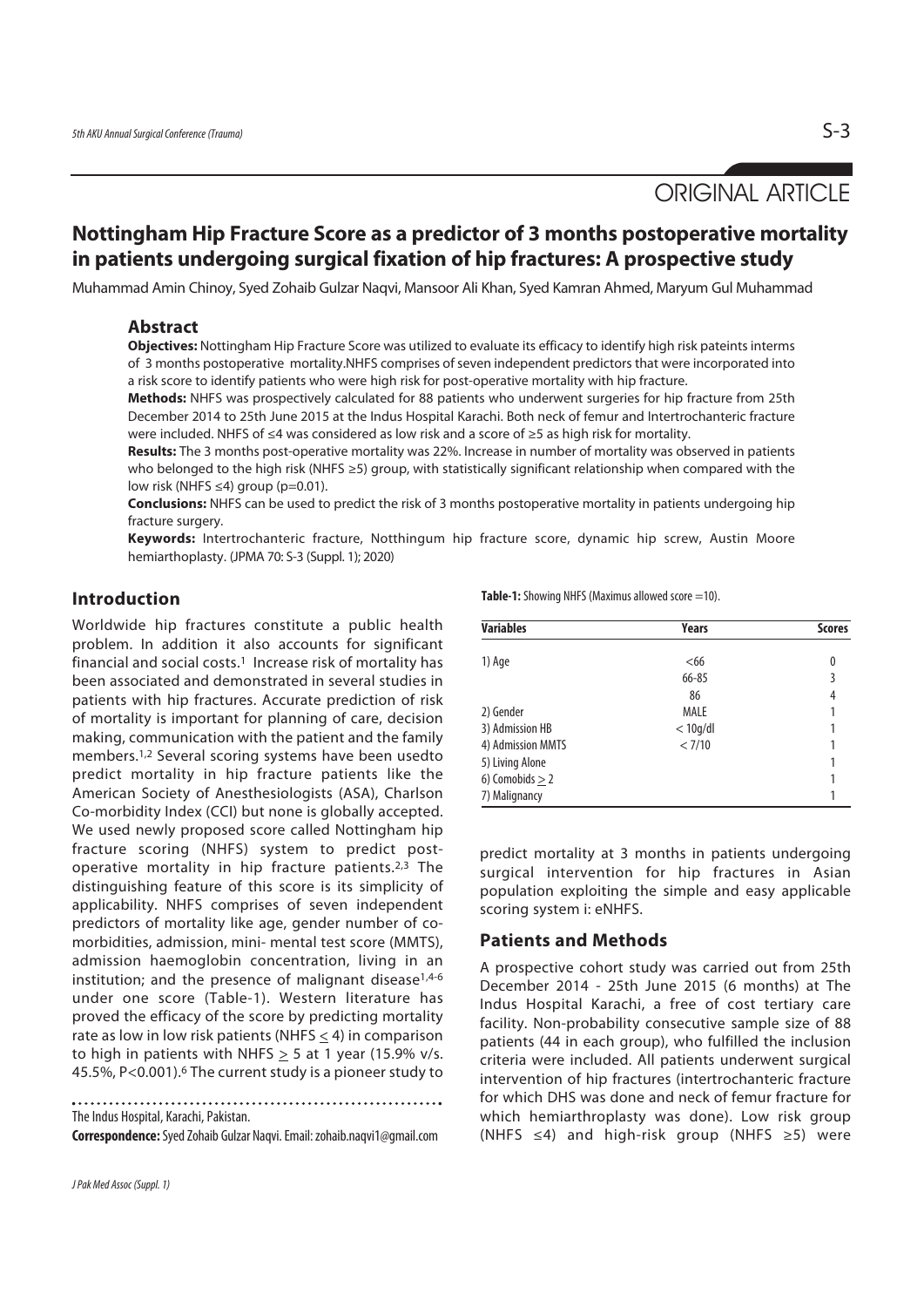compared in terms of mortality at 3 months post operatively. Data analysis was done with SPSS (version 21). Both groups were compared in terms of mortality by applying Chi-square test. Effect modifier/ confounders like age, gender, co-morbid, BMI were addressed through stratification. Chi-square test was applied and p-value < 0.05 was considered significant. Relative risk between low risk and high-risk group was also calculated.

## **Results**

Majority of the patients who presented were elderly patient with a mean age of 68.6±12 years and most common mode of injury was ground level fall, with female predominance (59%) (Table-2). Intertrochanteric fractures are nearly 2 times more common than neck of femur fractures. The mean length of stay was  $4.7\pm2$ days. Twenty six patients had Hb < 10gm/dl. Relative hazards shows 1.4 fold increases in mortality in anaemic patients. Fifty five (61.1%) patients had good cognitive function (score 7-10). Majority of the patients with hip fractures had low BMI (< 18 kg/m.m). Most common comorbid was HTN (31 patients), 16 patients had more than 1 comorbid, and presence of comorbids were comparable to the mortality (0.001). Increase chronological age was not statistically significant. The overall mortality over 3 month's postoperative period was 22% (n= 20) (Table-3). Mortalities were statistically significant in high risk (NHFS ≥5) group (p=0.01) (Table-3) (Figure-1). The hazard ratio showed three times increase in mortality at 3 months in patients

**Table-2:** Showing demographics of the patients.

| <b>Demographics of the Patients</b> | <b>Values</b>        |  |
|-------------------------------------|----------------------|--|
| Mean Age                            | $68.6 \pm 12$ years  |  |
| Duration of fracture in days        | 5 day $\pm$ 1.8 days |  |
| Male gender                         | 36 patients          |  |
| Female gender                       | 52 patients          |  |
| Neck of femur                       | 52 patients          |  |
| Intertrochanteric                   | 36 patients          |  |
| Mean length of stay in days         | $4\pm1$ days         |  |

**Table-3:** Showing statistical relationship between NHFS and mortality and relative risk.

| <b>NHFS</b>                     | <b>Number of Patients</b> | <b>Mortality</b>     |
|---------------------------------|---------------------------|----------------------|
| NHFS $<$ 4                      | 44                        |                      |
| NHFS $> 5$                      | 44                        | 15                   |
| <b>Total Number of patients</b> | 88                        | 20 ( $p=0.01$ )      |
|                                 |                           | Relative Risk 3.0    |
|                                 |                           | (CI 95% 1.19 - 7.54) |

S-4 5th AKU Annual Surgical Conference (Trauma)



Figure: Comparison of mortality in patients with Nottingham Hip Fracture Score  $\leq$  4 and NHFS  $\geq$  5.

undergoing surgical intervention of hip fractures in the high risk group (CI 95% 1.19- 7.54) (Table-3).

#### **Discussion**

Hip fracture is the most commonly encountered fracture in elderly population, and is associated with low independence, high morbidity and mortality. Furthermore, they have a great impact on quality of life, and are a major source of healthcare budget expenses.<sup>7,8</sup> In the current study it was observed that the NHFS can stratify mortality risk in patients who underwent surgical intervention for hip fractures via categorizing them in high and low risk groups. The NHFS stratification value in risk-adjusting outcome comparisons, allows an accurate comparison of postoperative mortality to be made between different units, in addition to providing a benchmark for internal audits. Advantage of the NHFS is its simplicity, the data that are easily and routinely collected from all patients presenting with hip fractures unlike other complex scoring systems such as POSSUM score and Donati score, E-PASS.2,9,10

Most of the patients who presented to us were elderly females with mean age of 68±12 years and with the most common mode of injury being ground level fall. This female predominance is probably due to osteoporosis. Chronological age more than 60 years, was not an independent factor of mortality and which is contrary to other studies.11-13 Mathias Mosfeldt et al in his study showed pre-operative haemoglob into be an independent predictor of mortality in hip fractures.14 In our study 4 out of 7 mortalities had Hb of 10gm/dl or less however it was not statistically significant. Surgical interventions were done within 48 hours of hospital admission and mean time 96 hours of the index trauma as patient presentation to hospital was delayed in some cases. All patients underwent pre-op anaesthesia fitness